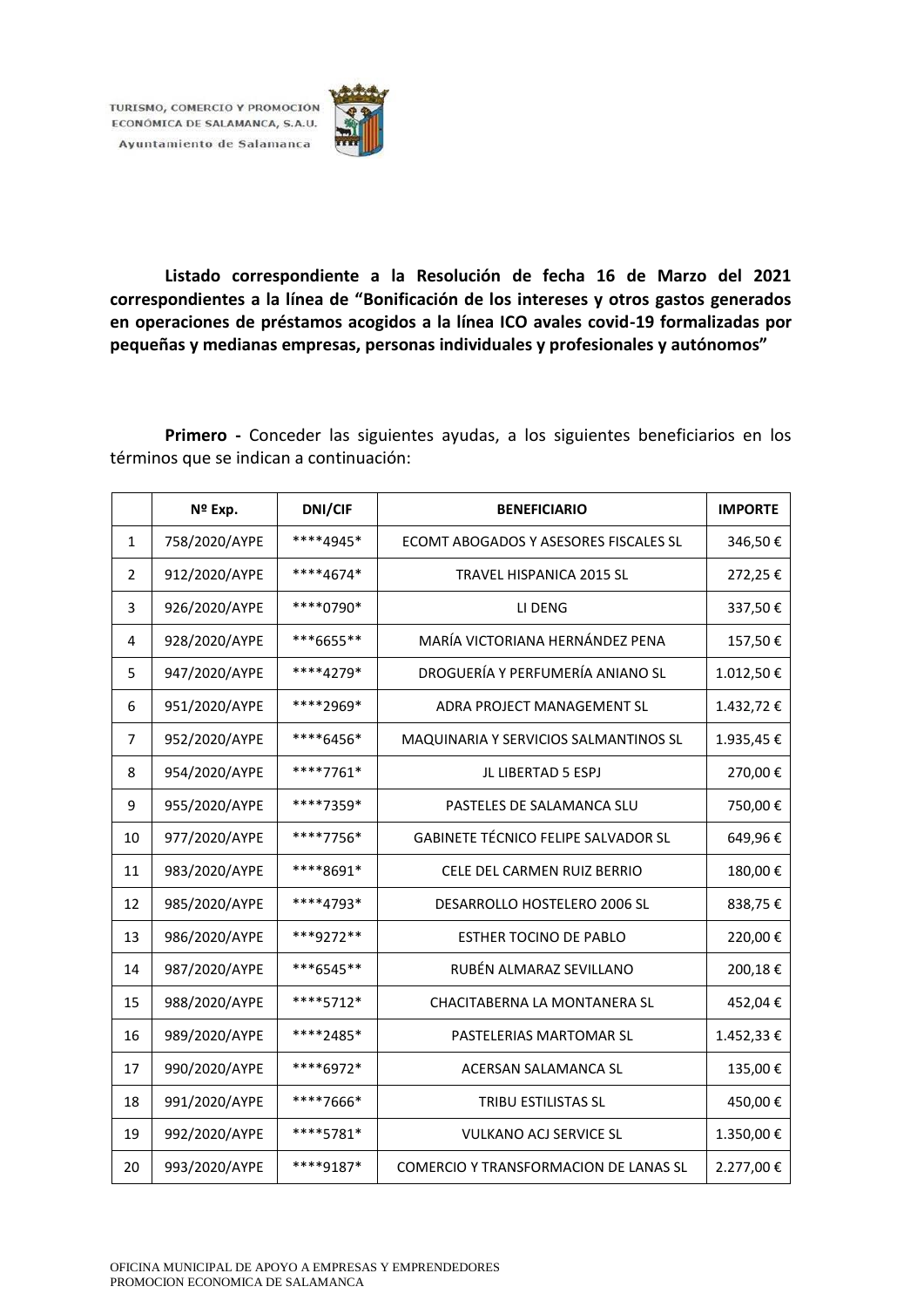

| 21 | 994/2020/AYPE  | ****4665* | JIBE CATERING SL                                                | 293,40€   |  |
|----|----------------|-----------|-----------------------------------------------------------------|-----------|--|
| 22 | 995/2020/AYPE  | ***7695** | ALBERTO HERNÁNDEZ COLMENERO                                     | 270,00€   |  |
| 23 | 996/2020/AYPE  | ***2083** | <b>FÁTIMA TABES BURGOS</b>                                      | 405,00€   |  |
| 24 | 997/2020/AYPÈ  | ****3977* | DISTRIBUCIONES INFANTILES CASTELLANO<br><b>CANARIAS SLU</b>     | 679,58€   |  |
| 25 | 998/2020/AYPE  | ****9362* | NORA KAPLAN SLU                                                 | 1.041,89€ |  |
| 26 | 999/2020/AYPE  | ****7383* | LOPAL AZAFRANAL SL                                              | 512,50€   |  |
| 27 | 1001/2020/AYPE | ***8892** | JOSÉ MARÍA MARTÍNEZ FUENTES                                     | 259,25€   |  |
| 28 | 1002/2020/AYPE | ****6939* | <b>HOTEL TORMES SA</b>                                          | 1.611,14€ |  |
| 29 | 1003/2020/AYPE | ***7446** | MARÍA DE LA VEGA GÓMEZ HERNÁNDEZ                                | 301,56€   |  |
| 30 | 1004/2020/AYPE | ****1990* | HIJOS DE BERNARDO MARTIN SL                                     | 1.476,61€ |  |
| 31 | 1005/2020/AYPE | ****0276* | <b>JURAGASE SL</b>                                              | 1.350,00€ |  |
| 32 | 1006/2020/AYPE | ****5432* | PAPELERÍA SAN FERNANDO SL                                       | 1.366,64€ |  |
| 33 | 1007/2020/AYPE | ***3319** | ANDRÉS HERNÁNDEZ CALVO                                          | 1.020,00€ |  |
| 34 | 1008/2020/AYPE | ****9411* | HOSTELERÍA Y DECORACIÓN SIGLO XXI                               | 2.500,00€ |  |
| 35 | 1009/2020/AYPE | ***5125** | JUAN CARLOS MARTÍN GARCÍA                                       | 153,00€   |  |
| 36 | 1097/2020/AYPE | ***7350** | FERNANDO PÉREZ JUANES<br>420,00€                                |           |  |
| 37 | 1098/2020/AYPE | ****8167* | <b>BAR COCINA PAPAS SL</b>                                      |           |  |
| 38 | 1099/2020/AYPE | ****9582* | 1.263,55€<br>BUYSELL 2000 SALAMANCA SL                          |           |  |
| 39 | 1101/2020/AYPE | ****5346* | <b>LIRA SCL</b><br>2.053,76€                                    |           |  |
| 40 | 1103/2020/AYPE | ***6042** | VICENTE JULIO GÓMEZ FLORES                                      | 687,50€   |  |
| 41 | 1104/2020/AYPE | ****8498* | <b>CUATRO GATOS LA RUA 2009 SL</b>                              | 1.620,99€ |  |
| 42 | 1105/2020/AYPE | ***2058** | ELENA MARÍA MONTERO RUBIO                                       | 225,00€   |  |
| 43 | 1107/2020/AYPE | ***1947** | JOSÉ ANTONIO LÓPEZ PÉREZ                                        | 1.014,90€ |  |
| 44 | 1109/2020/AYPE | ***6806** | ROSA MARÍA LORENZO CUESTA                                       | 349,25€   |  |
| 45 | 1110/2020/AYPE | ****1337* | 3.000,00€<br><b>BURGOS ATU SL</b>                               |           |  |
| 46 | 1111/2020/AYPE | ****7523* | CONFITERIA SANTA LUCIA SL                                       | 2.650,68€ |  |
| 47 | 1125/2020/AYPE | ***7158** | MIGUEL ÁNGEL MORO ANDRÉS                                        | 192,50€   |  |
| 48 | 1127/2020/AYPE | ****3489* | LOFTS SALAMANCA SL                                              | 881,35€   |  |
| 49 | 1128/2020/AYPE | ****6650* | SERVER VIAJES SLU                                               | 600,00€   |  |
| 50 | 1130/2020/AYPE | ****9375* | <b>IGC INFORMÁTICA DE GESTIÓN Y</b><br><b>COMUNICACIONES SL</b> | 1.810,50€ |  |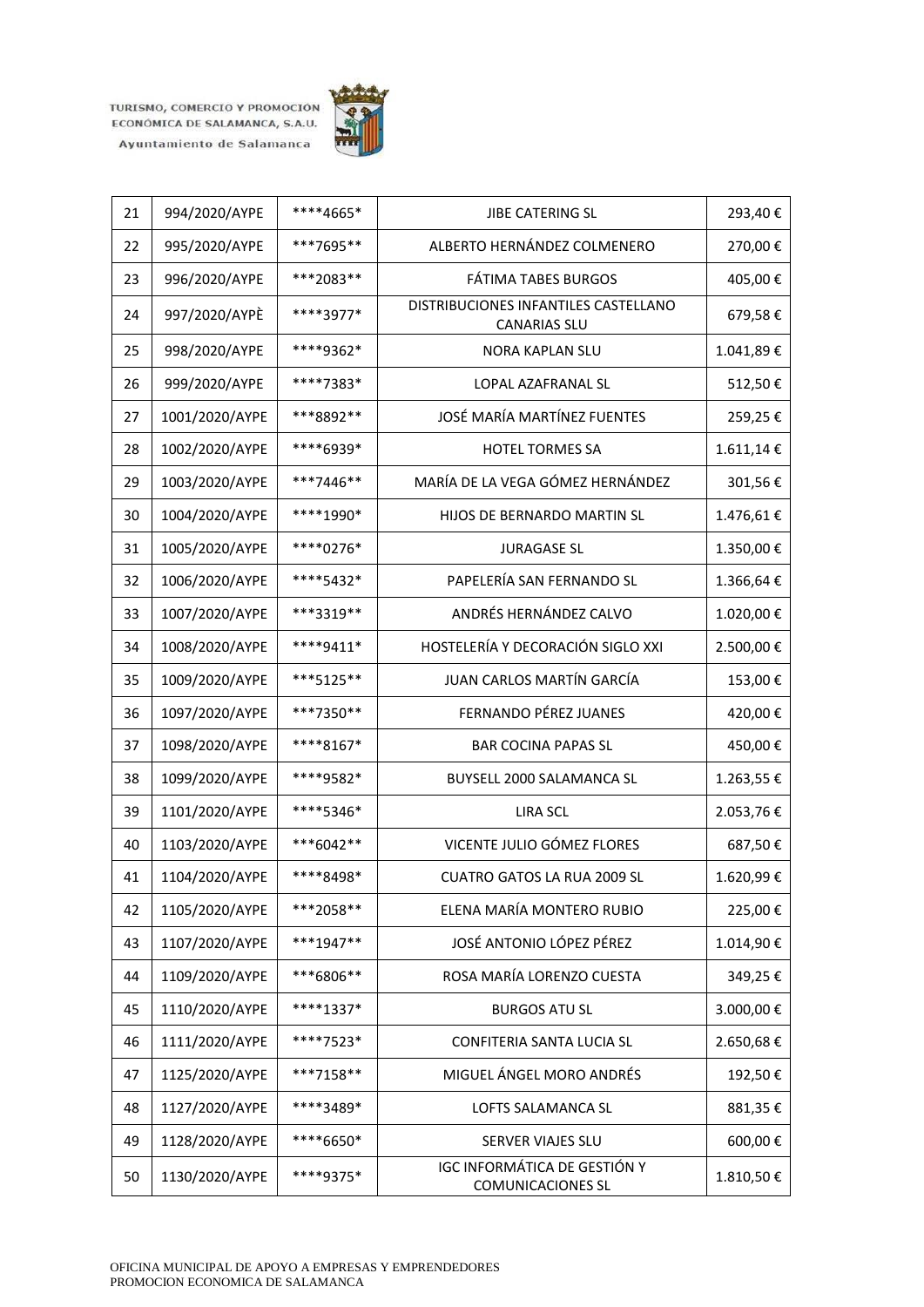

| 51 | 1131/2020/AYPE | ****3450* | <b>JARDIMARTIN SL</b>                   | 450,00€   |
|----|----------------|-----------|-----------------------------------------|-----------|
| 52 | 1132/2020/AYPE | ****7601* | FISIOESTUDIO SALAMANCA SL               | 249,75€   |
| 53 | 1167/2020/AYPE | ****7093* | J. DIAZ NOREÑA SL                       | 558,25€   |
| 54 | 1168/2020/AYPE | ****7842* | SWEET PEA MULTIBRAND SL                 | 1.849,50€ |
| 55 | 1175/2020/AYPE | ****1059* | HOSTELERÍA RAMOS PEÑA SL                | 441,00€   |
| 56 | 1176/2020/AYPE | ****6878* | NUEVAS TENDENCIAS DEL MUEBLE SL         | 689,61€   |
| 57 | 1177/2020/AYPE | ***4213** | JOSÉ ANTONIO LORENZO LARXE              | 3.000,00€ |
| 58 | 1178/2020/AYPE | ****3637* | <b>EDUANASER SL</b>                     | 300,00€   |
| 59 | 1181/2020/AYPE | ***6449** | MIGUEL ÁNGEL GONZÁLEZ ALEJANO           | 165,00€   |
| 60 | 1183/2020/AYPE | ****2523* | PANADERÍA ROGARCA SL                    | 447,84€   |
| 61 | 1184/2020/AYPE | ***9347** | PEDRO CÉSAR GONZÁLEZ MORENO DE VEGA     | 1.275,00€ |
| 62 | 1187/2020/AYPE | ****7264* | <b>SILMOS ZAPATERIAS SL</b>             | 1.275,00€ |
| 63 | 1189/2020/AYPE | ***7429** | JOSÉ MARÍA NICOLAY HERNÁNDEZ            | 1.015,00€ |
| 64 | 1190/2020/AYPE | ***7429** | JOSÉ MARÍA NICOLAY HERNÁNDEZ            | 825,00€   |
| 65 | 1191/2020/AYPE | ****1302* | MUEBLES BLASON SL                       | 1.155,00€ |
| 66 | 1192/2020/AYPE | ****3198* | GANADERÍAS HERMANOS GARCÍA JIMÉNEZ SL   | 1.584,10€ |
| 67 | 1193/2020/AYPE | **0829**  | MIGUEL HERRERO MARTÍN<br>1.375,00€      |           |
| 68 | 1194/2020/AYPE | ****7517* | F. SANCHO ELICES SLU<br>779,21€         |           |
| 69 | 1196/2020/AYPE | ****2442* | LOCAL Y SOSTENIBLE SL<br>264,47€        |           |
| 70 | 1199/2020/AYPE | ***1969** | MIGUEL RAMIREZ LLAMAS                   | 187,98€   |
| 71 | 1200/2020/AYPE | ****2494* | LABORATORIO DENTAL CODENTA SL           | 975,00€   |
| 72 | 1201/2020/AYPE | ****0442* | LA TAHONA DELICATESSEN SL               | 1.137,55€ |
| 73 | 1203/2020/AYPE | ***9233** | NATALIA RODRÍGUEZ ALONSO                | 600,00€   |
| 74 | 1204/2020/AYPE | ****9851* | LA TABERNA DEL ESTUDIANTE SL<br>330,00€ |           |
| 75 | 1205/2020/AYPE | ****7769* | PAULA ROMERO SL                         | 1.053,65€ |
| 76 | 1206/2020/AYPE | ***8013** | ROSARIO PIÑA ROSADO<br>214,20€          |           |
| 77 | 1207/2020/AYPE | ****6558* | NATALIA ROAL SL                         | 555,00€   |
| 78 | 1209/2020/AYPE | ***8347** | JUAN JOSÉ CORDEIRO MARTÍN<br>270,00€    |           |
| 79 | 1210/2020/AYPE | ****8148* | JUAN PEDRO MARTÍN AGUADO SL<br>900,00€  |           |
| 80 | 1212/2020/AYPE | ****4276* | VALLESPANAY 669 SL                      | 762,52€   |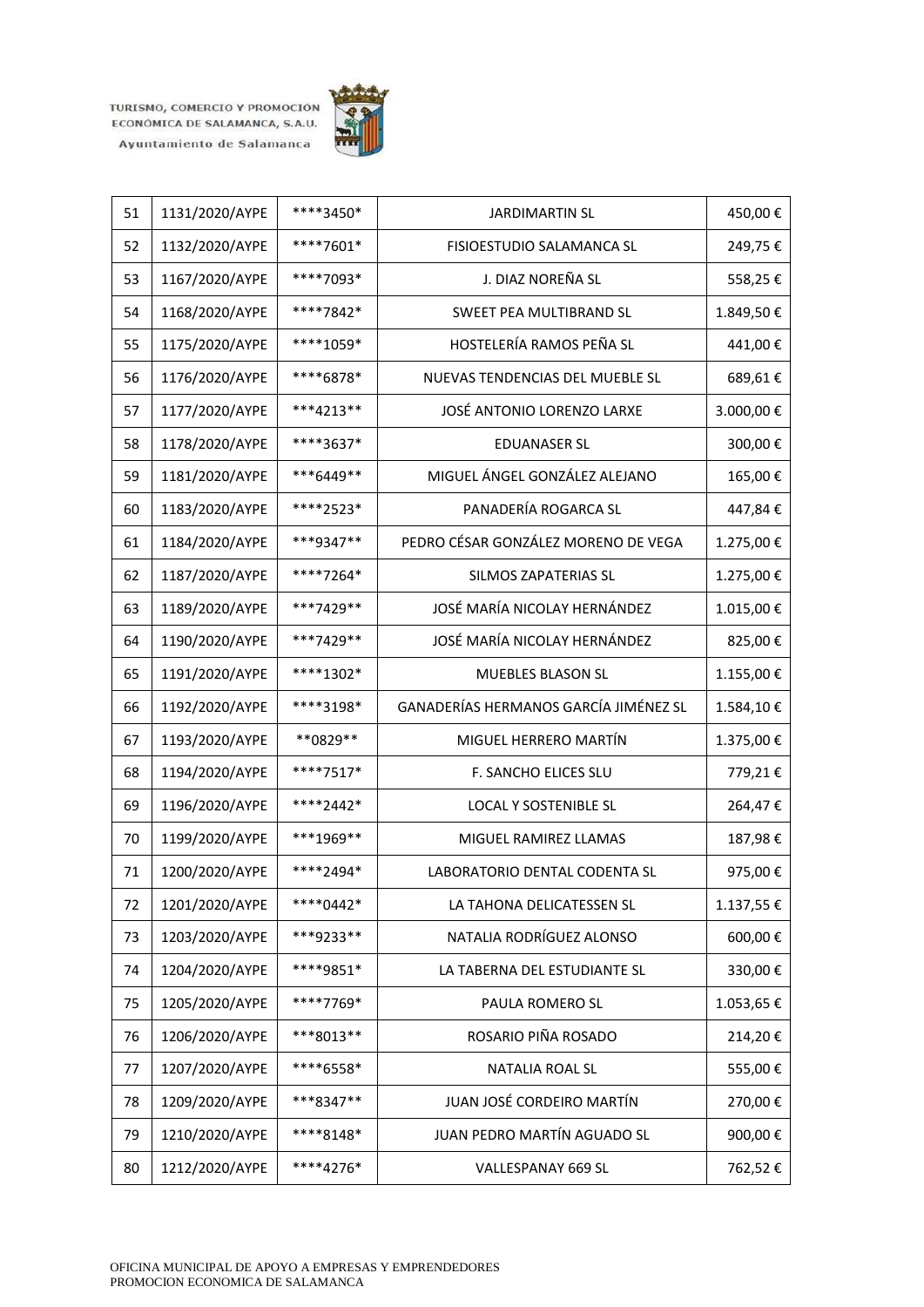

| 81  | 1213/2020/AYPE | ***6472** | JUAN ANTONIO SÁNCHEZ GARCÍA                 | 842,59€   |
|-----|----------------|-----------|---------------------------------------------|-----------|
| 82  | 1214/2020/AYPE | ****5920* | <b>JOSFA SL</b>                             | 789,95€   |
| 83  | 1215/2020/AYPE | ****8005* | ALCORI CORREDERA SL                         | 450,00€   |
| 84  | 1216/2020/AYPE | ****0995* | LA ALDABA CB                                | 842,59€   |
| 85  | 1219/2020/AYPE | ****4222* | <b>COMERCIAL LACHAPER SL</b>                | 1.000,00€ |
| 86  | 1221/2020/AYPE | ****3480* | FERNANDEZ Y CALZADA CB                      | 702,08€   |
| 87  | 1222/2020/AYPE | ****5886* | SUCESORES DE ÁNGEL GARCÍA SL                | 750,00€   |
| 88  | 1223/2020/AYPE | ****1909* | PROTEL SAN PABLO SL                         | 3.000,00€ |
| 89  | 1225/2020/AYPE | ***8264** | JAVIER FERNÁNDEZ LASO                       | 350,00€   |
| 90  | 1226/2020/AYPE | ****5902* | ARCANA PLANET STUDIOS SL                    | 366,00€   |
| 91  | 1227/2020/AYPE | ***4857** | JOSÉ MARÍA CALVO MARTÍN                     | 3.000,00€ |
| 92  | 1228/2020/AYPE | ***4636** | AMAYA PÉREZ POSADA                          | 183,00€   |
| 93  | 1229/2020/AYPE | ***7164** | MIGUEL ÁNGEL HERNÁNDEZ CRIADO               | 183,00€   |
| 94  | 1230/2020/AYPE | ***5879** | RAFAEL VICENTE SANTOS                       | 503,25€   |
| 95  | 1233/2020/AYPE | ****3198* | SALAMANCA NATURTERRA SL                     | 3.000,00€ |
| 96  | 1239/2020/AYPE | ***6628** | 450,00€<br>KGULIYA KAGIROVA KAGIROVA        |           |
| 97  | 1240/2020/AYPE | ****1366* | <b>CRIADO HERMANOS SL</b><br>2.130,00€      |           |
| 98  | 1241/2020/AYPE | ****5068* | PESCADOS PACO Y JUANJO SL<br>1.690,00€      |           |
| 99  | 2/2021/AYPE    | ****9656* | MIRSAN 2008 SL<br>917,50€                   |           |
| 100 | 3/2021/AYPE    | ****8003* | ALHANDIGA GAS STATIONSS SL                  | 2.004,78€ |
| 101 | 6/2021/AYPE    | ****6186* | FEBET DIGITAL DENTAL SOLUTION SL            | 1.490,63€ |
| 102 | 7/2021/AYPE    | ***7002** | ALBERTO MARTÍN GÓMEZ                        | 345,15€   |
| 103 | 8/2021/AYPE    | ****0784* | HELMÁNTICA DE INVERSIONES GLOBALES SL       | 1.877,18€ |
| 104 | 9/2021/AYPE    | ***3682** | MARÍA ISABEL GARCÍA SÁNCHEZ<br>501,67€      |           |
| 105 | 12/2021/AYPE   | ****1793* | 1.485,90€<br>ALL SHOOK APPS SL              |           |
| 106 | 14/2021/AYPE   | ****1277* | JUANES CONSTRUCCIONES Y HOTELES SL          | 1.530,00€ |
| 107 | 17/2021/AYPE   | ***9173** | JUAN ANTONIO RODRÍGUEZ HERRERO              | 165,00€   |
| 108 | 18/2021/AYPE   | ****5012* | NAYJO COCINAS SL<br>743,75€                 |           |
| 109 | 22/2021/AYPE   | ***1909** | LUZDIVINA FILOMENA SÁNCHEZ RIVAS<br>637,50€ |           |
| 110 | 23/2021/AYPE   | ***5611** | JUAN ALBERTO MARTÍN SERRANO                 | 378,00€   |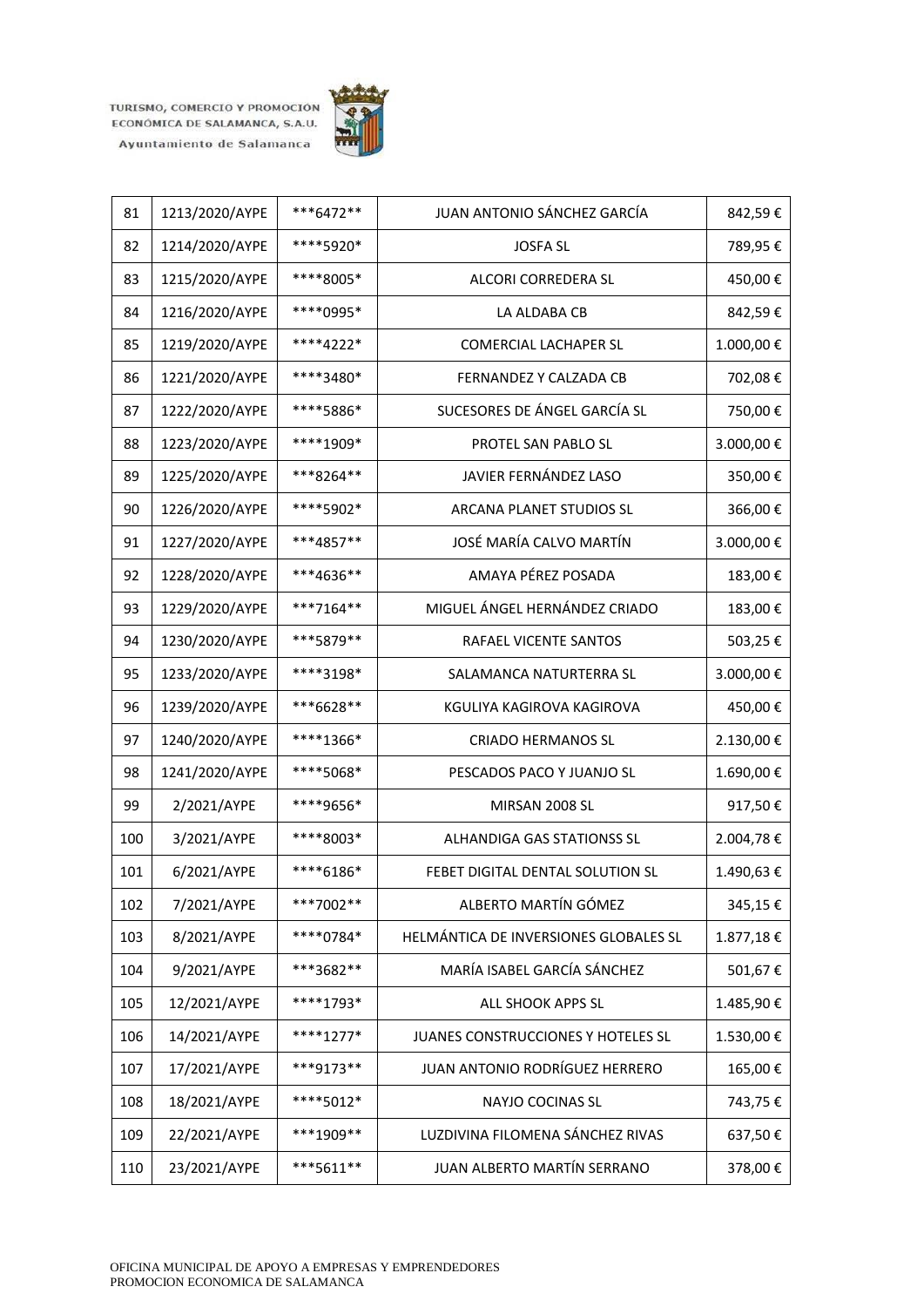

| 111 | 24/2021/AYPE | ****4458*   | LUIS MENDEZ ARTESANOS SL                 | 518,50€   |
|-----|--------------|-------------|------------------------------------------|-----------|
| 112 | 25/2021/AYPE | ****4458*   | LUIS MENDEZ ARTESANOS SL                 | 594,00€   |
| 113 | 29/2021/AYPE | $***1127**$ | ANTONIO CUELLAR CHAMOSO                  | 1.100,00€ |
| 114 | 30/2021/AYPE | ****5576*   | SILMOS HOSTAL BARCELONA SL               | 630,00€   |
| 115 | 32/2021/AYPE | ***6444**   | JOSÉ ÁNGEL MARTÍN GARCÍA                 | 225,00€   |
| 116 | 33/2021/AYPE | ***7728**   | MODESTO SÁNCHEZ SIERRA                   | 1.275,00€ |
| 117 | 37/2021/AYPE | ****4820*   | <b>SILMOS SALAMANCA SL</b>               | 812,88€   |
| 118 | 40/2021/AYPE | ***9041**   | CARLOS PALOMO DE ONIS GUTIÉRREZ          | 185,33€   |
| 119 | 41/2021/AYPE | ****1814*   | IBÉRICOS ARTESANOS J.SANZ SL             | 2.230,89€ |
| 120 | 43/2021/AYPE | ***6954**   | RENÉ MANUEL ALMENDRAS GARRIDO            | 315,00€   |
| 121 | 47/2021/AYPE | ****6598*   | VISTELATIERRA ONLINE SLU                 | 382,50€   |
| 122 | 49/2021/AYPE | ****6892*   | IDEA SERVICIOS DE GESTIÓN ASISTENCIAL SL | 1.350,00€ |
| 123 | 50/2021/AYPE | ****4054*   | HOTEL MARINA 2015 SL                     | 900,00€   |
| 124 | 52/2021/AYPE | ****9776*   | ASISTENCIA GERIATRICA SALMANTINA SL      | 987,50€   |
| 125 | 54/2021/AYPE | ****5580*   | <b>HOSTELERIA ZENIT CB</b>               | 1.125,00€ |
| 126 | 56/2021/AYPE | ****7105*   | MAPA ARQUITECTOS CONSULTORES SLP         | 1.400,00€ |
| 127 | 57/2021/AYPE | ****9726*   | RESIDENCIAL UNIVERSITARIA RECTOR TEM SL  | 1.375,00€ |
| 128 | 58/2021/AYPE | ****9905*   | RESIDENCIA ALDABA TEM SL                 | 440,00€   |
| 129 | 62/2021/AYPE | ****3585*   | TRANSFAE 2014 SL<br>1.587,83€            |           |
| 130 | 63/2021/AYPE | ***8073**   | FÉLIX GARCÍA USALLAN                     | 958,75€   |
| 131 | 64/2021/AYPE | ***8518**   | ETELVINA FRUTOS BERROCAL                 | 762,50€   |
| 132 | 66/2021/AYPE | ****3101*   | LA COCINA DE TOÑO SL                     | 750,00€   |
| 133 | 71/2021/AYPE | ****5276*   | SUCESOR DE BENIGNO GONZALEZ SL           | 1.500,00€ |
| 134 | 72/2021/AYPE | ****3868*   | HOSTAL RESIDENCIA GOYA SL                | 283,10€   |
| 135 | 76/2021/AYPE | ***5505**   | JACINTO DOSUNA MARTÍN                    | 701,50€   |
| 136 | 77/2021/AYPE | ***2628**   | JOSÉ ANTONIO JIMÉNEZ SÁNCHEZ             | 1.086,50€ |
| 137 | 78/2021/AYPE | ****6819*   | RICHETTI SALAMANCA SL                    | 3.000,00€ |
| 138 | 79/2021/AYPE | ****6385*   | ORTOPEDIA ORTOPINOS SL                   | 1.050,00€ |
| 139 | 81/2021/AYPE | ***8883**   | JAIME DÁVILA MARTÍN<br>750,04€           |           |
| 140 | 87/2020/AYPE | ****6924*   | <b>CALABRÉS TOMÉ SL</b>                  | 585,00€   |
|     |              |             |                                          |           |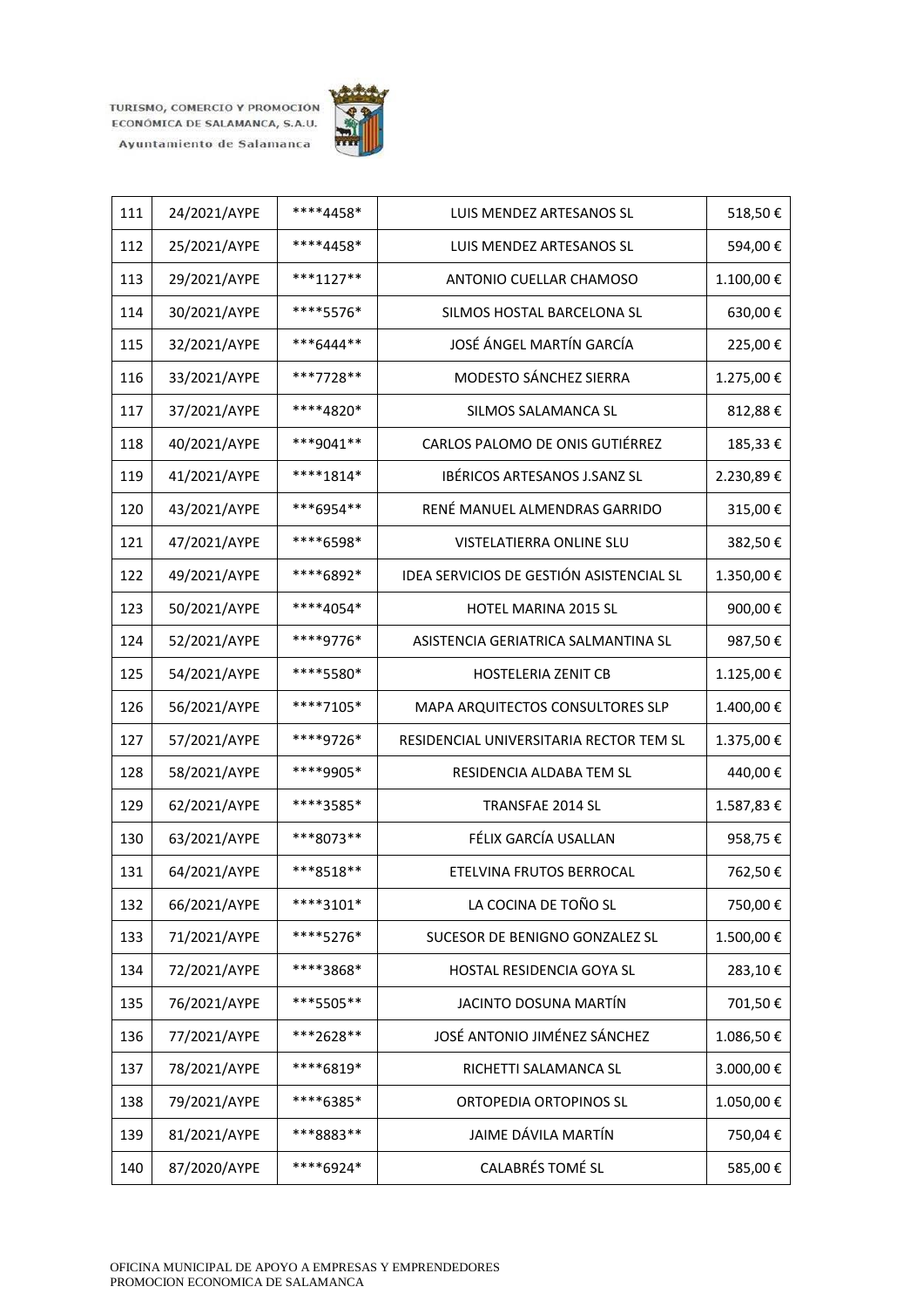

| 141 | 89/2021/AYPE  | ****7811* | RESTAURANTE GRIEGO SALAMANCA SL | 435,00€   |
|-----|---------------|-----------|---------------------------------|-----------|
| 142 | 90/2021/AYPE  | ****9999* | AGB & ALPER SL                  | 1.183,98€ |
| 143 | 91/2021/AYPE  | ***3710** | JESÚS MARÍA MARTÍN MARCOS       | 450,00€   |
| 144 | 92/2021/AYPE  | ****7456* | <b>OLRA RESTAURACION SL</b>     | 750,00€   |
| 145 | 93/2021/AYPE  | ***5585** | BENJAMÍN CRESPO ANDRÉS          | 826,59€   |
| 146 | 149/2021/AYPE | ***8384** | RODRIGO GARCÍA-ZARAGOZA PÉREZ   | 337,50€   |
| 147 | 354/2021/AYPE | ****5451* | BETA SÁNCHEZ SL                 | 1.350,00€ |
| 148 | 359/2021/AYPE | ****7371* | ZONA COLOR MULTIMEDIA SLU       | 2.061,13€ |
| 149 | 366/2021/AYPE | ***1295** | JOSÉ ANTONIO MARIÑO VICENTE     | 105,00€   |

**Segundo -** Denegar las ayudas a los siguientes solicitantes por los motivos que se indican a continuación:

|                | Nº Exp.        | <b>DNI/CIF</b> | <b>SOLICITANTE</b>         | <b>MOTIVO</b>                       |
|----------------|----------------|----------------|----------------------------|-------------------------------------|
| $\mathbf{1}$   | 909/2020/AYPE  | ***4539**      | <b>JOSÉ TARDÁGUILA</b>     | No centro de trabajo en             |
|                |                |                | GONZÁLEZ                   | Salamanca capital.                  |
|                |                |                |                            | No corriente pago AEAT.             |
| $\overline{2}$ | 944/2020/AYPE  | ****8286*      | <b>ITO'S CAFETERIA SL</b>  | No préstamo acogido a la línea      |
|                |                |                |                            | ICO Avales Covid-19                 |
| 3              | 945/2020/AYPE  | ****5618*      | MALQUERIDA HOME BAR        | No corriente pago AEAT.             |
|                |                |                | <b>SLL</b>                 | No corriente pago Seg. Social.      |
| 4              | 984/2020/AYPE  | ***7297**      | <b>MARÍA DEL SOL</b>       | No es operación de préstamo.        |
|                |                |                | RODRÍGUEZ HERNÁNDEZ        |                                     |
| 5              | 1100/2020/AYPE | ****5084*      | TAPAS Y COMIDAS CB         | No corriente pago AEAT              |
| 6              | 1102/2020/AYPE | ****6848*      | ANA Y CHUCHI SL            | No corriente pago AEAT              |
|                |                |                | MARÍA ROSARIO ÁLVAREZ      | Documentos de gastos no             |
| 7              | 1106/2020/AYPE | ***2208**      | DE CASTRO                  | asociados a la entidad solicitante  |
|                |                |                |                            | Haber recibido la cantidad de       |
|                |                |                | ACADEMIA TÉCNICA           | 200.000 € en los últimos tres años, |
| 8              | 1126/2020/AYPE | ****1891*      | UNIVERSITARIA SL           | según las bases sujetas a "reglas   |
|                |                |                |                            | de mínimis                          |
|                |                |                |                            | No centro de trabajo en             |
| 9              | 1129/2020/AYPE | ****8893*      | <b>MINIMAL EVENTS SL</b>   | Salamanca capital.                  |
|                |                |                |                            | No corriente pago AEAT.             |
|                |                |                |                            | No corriente pago Seg. Social.      |
| 10             | 1182/2020/AYPE | $***1248**$    | DAVID CASADO CENZUAL       | No corriente pago AEAT.             |
|                |                |                |                            | No corriente pago Seg. Social.      |
| 11             | 1211/2020/AYPE | ****8237*      | <b>DIVINA COUTURE ESPJ</b> | No cumple requisitos de importe     |
|                |                |                |                            | de préstamo                         |
| 12             | 1220/2020/AYPE | ***7933**      | JOSÉ SERRANO DURÁN         | No préstamo acogido a la línea      |
|                |                |                |                            | ICO Avales Covid-19                 |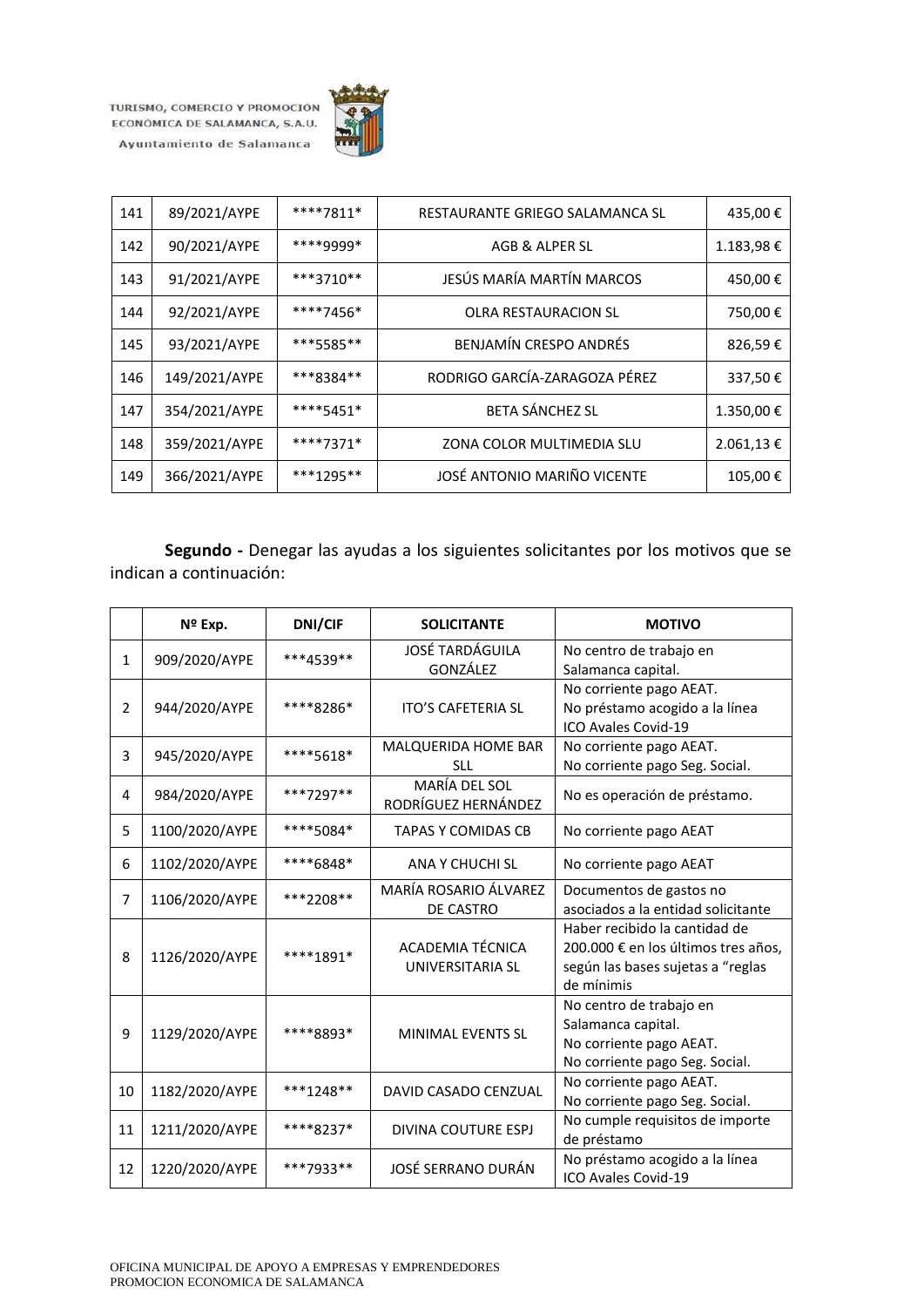

| 13 | 1231/2020/AYPE | ****5427*   | <b>CUELLAR &amp; TORRECILLA</b><br>ABOGADOS SLP     | No corriente pago AEAT.                                                                                                             |
|----|----------------|-------------|-----------------------------------------------------|-------------------------------------------------------------------------------------------------------------------------------------|
| 14 | 1236/2020/AYPE | ****3384*   | MORTIMER PLAZA SL                                   | No corriente pago AEAT.                                                                                                             |
| 15 | 1237/2020/AYPE | ****1366*   | <b>CRIADO HERMANOS SL</b>                           | No es operación de préstamo.                                                                                                        |
| 16 | 10/2021/AYPE   | ****8659*   | CASENI 2000 SL                                      | No corriente pago Seg. Social.                                                                                                      |
| 17 | 28/2021/AYPE   | ****5772*   | LIMSA SERVICIOS Y<br><b>LIMPIEZAS REGIONALES SL</b> | No acredita requisito establecido<br>en la base reguladora segunda.                                                                 |
| 18 | 36/2021/AYPE   | ****4995*   | M.D. CHARRO ARTESANIA<br>SL                         | No corriente pago AEAT.                                                                                                             |
| 19 | 38/2021/AYPE   | ***7063**   | SILVIA PÉREZ ELICES                                 | No corriente pago AEAT.<br>No corriente pago Seg. Social.<br>No corriente OAGER                                                     |
| 20 | 44/2021/AYPE   | ***3043**   | JAVIER MIGUEL GARCÍA<br><b>PRIETO</b>               | No es operación de préstamo                                                                                                         |
| 21 | 45/2021/AYPE   | ****5068*   | PESCADOS PACO Y<br><b>JUANJO SL</b>                 | No es operación de préstamo                                                                                                         |
| 22 | 59/2021/AYPE   | ****9893*   | <b>ESTAMOS EN VARILLAS SL</b>                       | No es operación de préstamo                                                                                                         |
| 23 | 60/2021/AYPE   | ****5497*   | <b>PAHORSAN SL</b>                                  | No es operación de préstamo                                                                                                         |
| 24 | 61/2021/AYPE   | ****9100*   | <b>CHUJASAN SL</b>                                  | No es operación de préstamo                                                                                                         |
| 25 | 65/2021/AYPE   | ***3896**   | <b>MARCOS MARTÍN</b><br>SÁNCHEZ                     | No corriente pago Seg. Social.                                                                                                      |
| 26 | 75/2021/AYPE   | ****7727*   | CALMA-MOM SL                                        | No corriente pago AEAT.                                                                                                             |
| 27 | 82/2021/AYPE   | ****8935*   | <b>ANTONIO CARRASCO</b><br><b>RUBIO SL</b>          | No corriente pago AEAT.                                                                                                             |
| 28 | 88/2021/AYPE   | $****0913*$ | MARIAJU UNO SL                                      | No justifica gastos objeto<br>subvención, ni personalidad<br>jurídica.<br>No corriente pago AEAT.<br>No corriente pago Seg. Social. |
| 29 | 355/2021/AYPE  | ****3064*   | LA POSADA S. COOP. LTDA                             | No corriente pago AEAT.                                                                                                             |
| 30 | 357/2021/AYPE  | ****5684*   | <b>EVVO HOME EUROPE SL</b>                          | Haber recibido la cantidad de<br>200.000 € en los últimos tres años,<br>según las bases sujetas a "reglas<br>de mínimis             |
| 31 | 358/2021/AYPE  | ****5692*   | MIGUEL Y ASUN R.<br><b>TRANSPORTES SL</b>           | No cumple requisitos de importe<br>de préstamo<br>Cuenta de crédito no<br>subvencionable                                            |